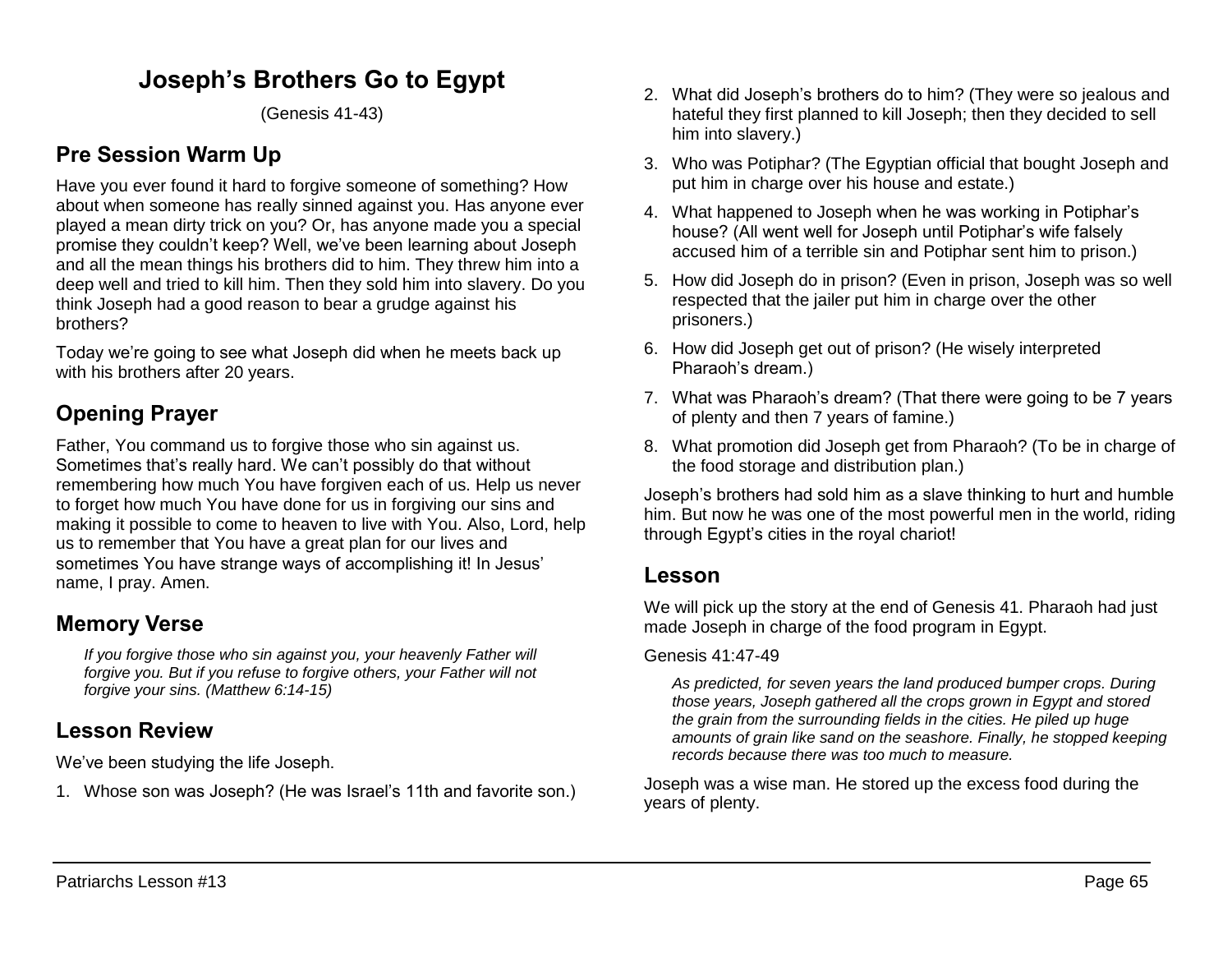There's a lesson here for us, too. When we have extra money or supplies, we should save for the times we won't have as much.

Joseph was able to fill all the barns and storehouses in the country during the 7 years of plenty.

#### Genesis 41:53-54

*At last the seven years of bumper crops throughout the land of Egypt came to an end. Then the seven years of famine began, just as Joseph had predicted. The famine also struck all the surrounding countries, but throughout Egypt there was plenty of food.* 

The brooks dried up and there was less and less water in the wells. The food was almost used up everywhere but in Egypt.

#### Genesis 41:56-57

*So with severe famine everywhere, Joseph opened up the storehouses and distributed grain to the Egyptians, for the famine was severe throughout the land of Egypt. And people from all around came to Egypt to buy grain from Joseph because the famine was severe throughout the world.* 

This famine even effected Joseph's father and brothers up in the land of Israel.

#### Genesis 42:1-3

*When Jacob heard that grain was available in Egypt, he said to his sons, "Why are you standing around looking at one another? I have heard there is grain in Egypt. Go down there, and buy enough grain to keep us alive. Otherwise we'll die." So Joseph's ten older brothers went down to Egypt to buy grain.* 

Jacob decided to send his sons down to Egypt to get some grain. But he didn't want to send Benjamin along with the older boys. Ben was Jacob's youngest boy and he didn't want anything to happen to him like had happened to Joseph.

Jacob thought that Joseph was dead, but Joseph's lying brothers didn't know what had happened to Joseph.

#### Genesis 42:6

*Since Joseph was governor of all Egypt and in charge of selling grain to all the people, it was to him that his brothers came. When they arrived, they bowed before him with their faces to the ground.*

It had been 20 years since they had sold their little brother as a slave. Now Joseph was a man.

#### Genesis 42:7

*Joseph recognized his brothers instantly, but he pretended to be a stranger and spoke harshly to them. "Where are you from?" he demanded. "From the land of Canaan," they replied. "We have come to buy food."*

The brothers had no idea this man sitting on a throne dressed like an Egyptian prince was their brother. But Joseph knew his brothers at once!

#### Genesis 42:8

*Although Joseph recognized his brothers, they didn't recognize him.*

As they bowed before him, Joseph remembered how he had dreamed many years before that his brothers would one day bow down to him.

Before he let on to his brothers who he was, he wanted to know if his brothers had changed. He wondered if they were still jealous and hateful. So, he accused them of being spies sent down from the land of Canaan.

The brothers said, "No! We have simply come here to buy grain." And, they tried to explain to Joseph who they were.

#### Genesis 42:13

*"Sir," they said, "there are actually twelve of us. We, your servants, are all brothers, sons of a man living in the land of Canaan. Our youngest brother is back there with our father right now, and one of our brothers is no longer with us."*

Joseph continued to test his brothers to see if indeed they had become honest men...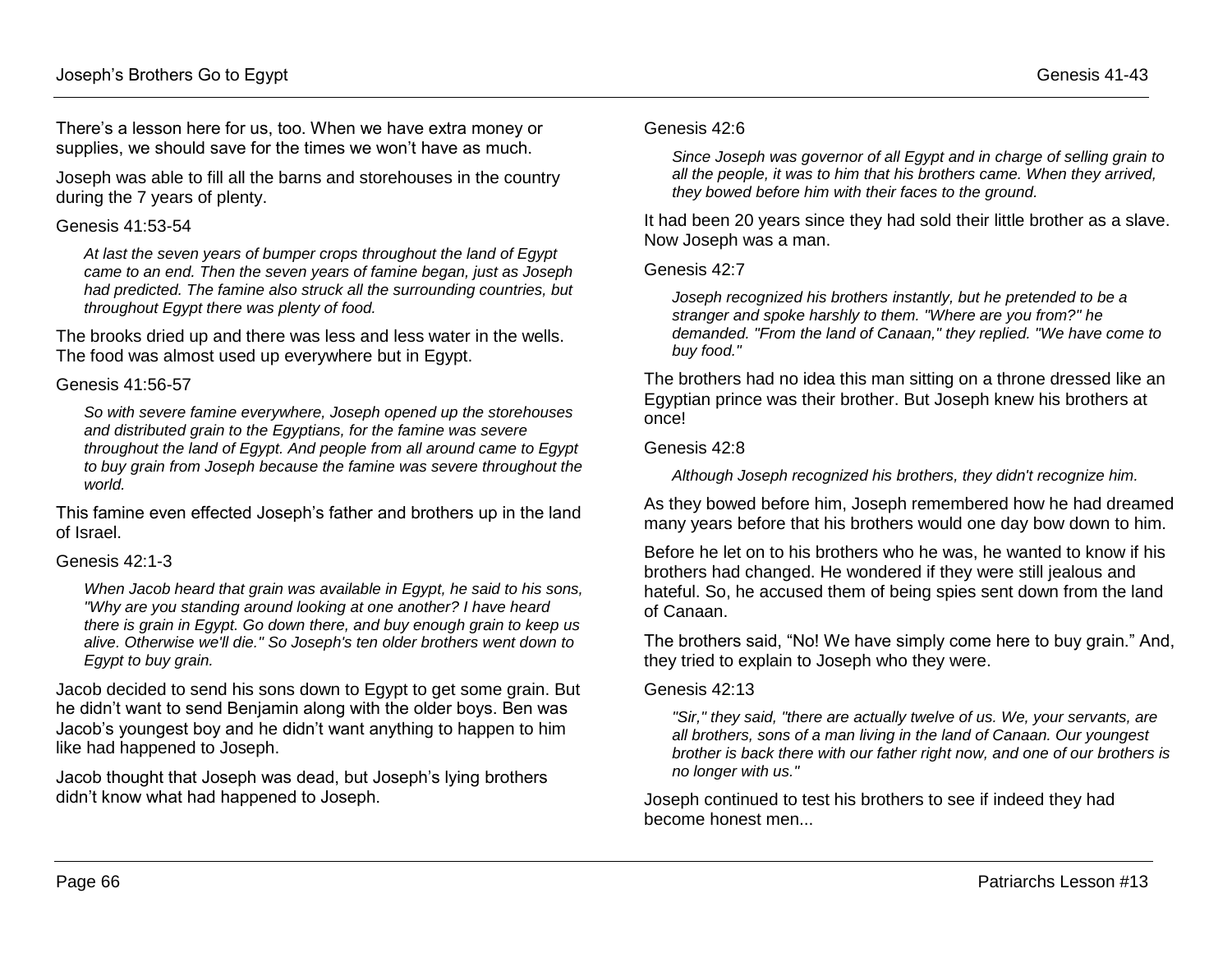#### Genesis 42:19-20

*If you really are honest men, choose one of your brothers to remain in prison. The rest of you may go home with grain for your starving families. But you must bring your youngest brother back to me. This will prove that you are telling the truth, and you will not die." To this they agreed.* 

So, the brothers loaded their donkeys with the grain and headed for home. But, on the way home they were shocked to find something in their sacks besides grain.

#### Genesis 42:27

*But when they stopped for the night and one of them opened his sack to get grain for his donkey, he found his money in the top of his sack.* 

Joseph had given his servants secret instructions to return his brother's payments at the top of each of their sacks.

#### Genesis 42:35

*As they emptied out their sacks, there in each man's sack was the bag of money he had paid for the grain! The brothers and their father were terrified when they saw the bags of money.*

The famine continued. There were no crops growing and food was scarce. After awhile the food brought from Egypt was almost gone. Jacob finally decided they must go back to Egypt to get more supplies. Jacob told his sons to take gifts to the Egyptians.

#### Genesis 43:12-13

*Also take double the money that was put back in your sacks, as it was probably someone's mistake. Then take your brother, and go back to the man.* 

So the brothers went back to Egypt a second time. This time they took their youngest brother, Benjamin, and they went before Joseph.

When Joseph saw his brothers, he was very happy.

#### Genesis 43:16

*When Joseph saw Benjamin with them, he said to the manager of his household, "These men will eat with me this noon. Take them inside the palace. Then go slaughter an animal, and prepare a big feast."*

So, Joseph arranged for a feast to be served to his brothers.

#### Genesis 43:27-28

*After greeting them, he asked, "How is your father, the old man you spoke about? Is he still alive?" "Yes," they replied. "Our father, your servant, is alive and well." And they bowed low again.* 

After talking with his brothers, Joseph became so overcome with emotion that he dashed away from the dining room to shed tears of joy! Then he washed his face and came back to the feast.

#### Genesis 43:34

*And Joseph filled their plates with food from his own table, giving Benjamin five times as much as he gave the others. So they feasted and drank freely with him.*

He gave Benjamin five times as much food to see if they would still be jealous like they used to be. But, the brothers seemed happy that Benjamin had the most food to eat.

Joseph's brothers still did not recognize him. And, Joseph still had one more test he wanted them to pass before he was sure they had really changed. If they passed the last test, then he would reveal to them who he was.

So next week we will pick up the story there. Do you think they passed the test?

## **CLOSING PRAYER**

Father, help us to be people who are quick to forgive others when they sin against us. We don't ever want to hold a grudge and let bitterness take hold in our hearts. We always want to keep in mind just how much You have forgiven us and loved us even when we are naughty or have a bad attitude so that we can be loving and forgiving with all our friends and family members. In Jesus' name, I pray. Amen.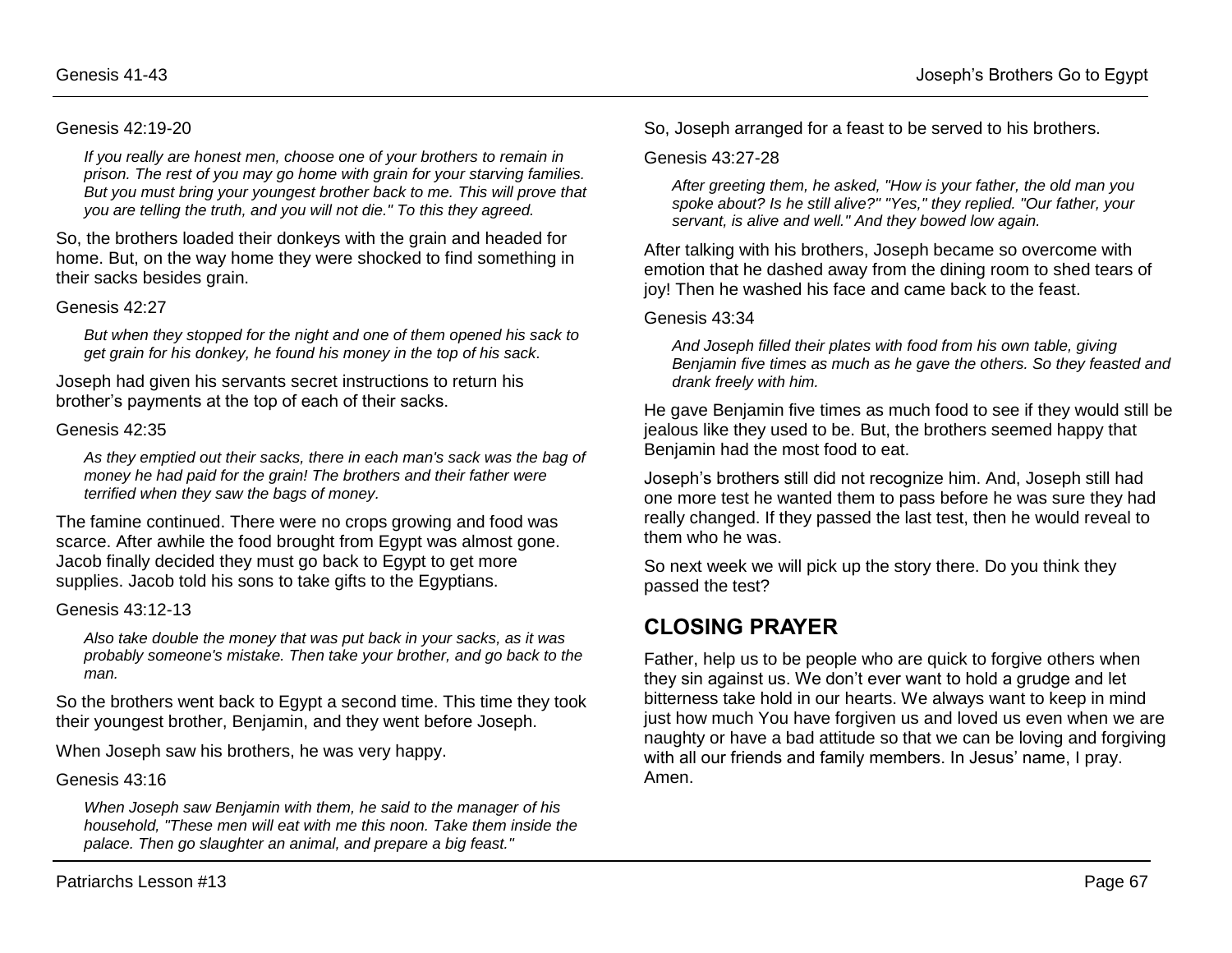## **CRAFT CORNER**

## **GAME CENTER**

Let the children work on *The Famine* word search, or send it home as a "take home" paper.

Use the following review questions in game of your choice.

- 1. What is a famine? (It's when it stops raining and the crops can't grow. So food becomes scarce and people begin to go hungry.)
- 2. If the famine was all over the world, why did Egypt have grain to sell. (Because Joseph was wise enough to store the excess during the years of plenty.)
- 3. What did Jacob do when he saw that there was grain in Egypt? (He sent his sons down there to buy grain for their households.)
- 4. Why didn't Jacob want Benjamin to go along with his other sons to Egypt? (Jacob had already lost one son, Joseph. He didn't want to anything bad to happen to Benjamin as well.)
- 5. When Joseph's brothers came to him in Egypt to buy grain, they didn't know that it was their long-lost brother, Joseph. After all it had been 20 years and they weren't expecting to see him in Egypt with the fancy royal clothes on. When they bowed down to Joseph, what do you think Joseph was remembering? (That he'd had two dreams that indicated that his older brothers would bow down to him.)
- 6. Why did Joseph act as a stranger to them? (He wanted to test them to see if they had changed from 20 years ago when they were so jealous and hateful to him.)
- 7. On the way home from Egypt to the land of Canaan, what were the brothers shocked to find in their grain sacks? (Their money.)
- 8. When the brothers arrived in Egypt for the second time with their little brother, Benjamin, what did Joseph do? (He invited them to his house for a big feast.)
- 9. Why did Joseph give Benjamin 5 times as much food as the others? (To see if they would still be jealous like they used to be.)
- 10. What is today's Memory verse?